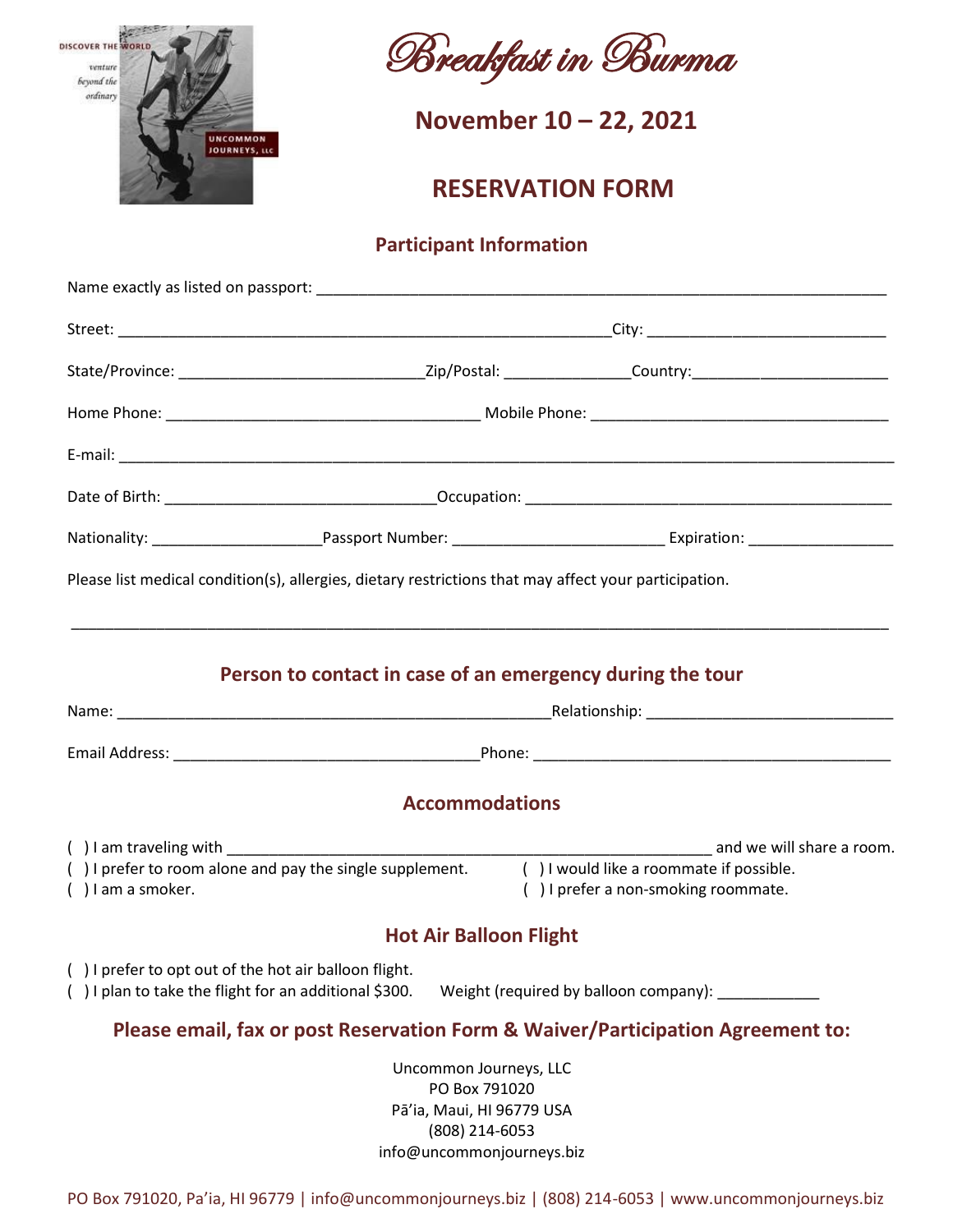

Breakfast in Burma

# **November 10 – 22, 2021**<br> **COURNEYS, LG**

## **WAIVER/PARTICIPATION AGREEMENT**

## **Responsibility**

The suppliers of tour services are independent contractors to Uncommon Journeys LLC, not its employees. For example, we use independent ground operators, tour guides, hotels, transportation companies, drivers, airlines, and other suppliers. Because we do not own, operate, manage, control, or supervise these entities, we cannot be liable for any acts or omissions, including any negligence, gross negligence, or reckless or willful acts, on their part. Uncommon Journeys, LLC, its owners, agents, directors, shareholders and employees assume no responsibility for any injury, loss, damage, delay, or death to person or property arising from the negligent or willful act, or failure to act, of any person who is to or does provide goods or services for this trip, or for the action or inaction of any other third party. Without limitation, Uncommon Journeys LLC is not responsible for acts of God, equipment failures, vehicle accidents, illness from food or otherwise, detention, assaults, theft or criminal activity, annoyance, delays, quarantine, strikes, failure of any means of conveyance to arrive or depart as scheduled, civil disturbances, terrorism, government restrictions or regulations, and discrepancies or changes in transit or hotel services over which it has no control. Reasonable changes in the itinerary may be made where deemed advisable for the comfort and wellbeing of the passengers. We reserve the right to substitute hotels, alter the itinerary, and reverse the order of places to be visited.

## **Refusal of Participation**

Participation may be refused to any participant, and the participant's tour may be terminated at any time, at his or her risk and expense, if, in the opinion of the Tour Leader, a participant is unfit for travel or a risk or danger to himself or herself, or a disturbance or danger to others. Such participant may be left at any place on the tour, without liability to Uncommon Journeys, LLC. Uncommon Journeys, LLC shall not be required to refund any amount paid by the participant who must leave the tour prematurely for any reason, nor shall Uncommon Journeys, LLC be responsible for lodging, meals, return transportation or other expenses incurred by the guest.

### **Release of Liability**

I understand that travel in remote or developed areas entails inherent risks, including but not limited to: high altitude, rugged and mountainous terrain, forces of nature, civil unrest, and travel by plane, train, bus, automobile, horseback, or on foot. I further understand that medical services or facilities may not be readily accessible during some or all of the time in which I am participating in a trip arranged by Uncommon Journeys LLC. In consideration of the right to participate in the trip, I do hereby fully assume all risk of illness, injury, property damage, or death, and hereby release and discharge Uncommon Journeys, LLC and its agents and associates from all actions, claims, or demands for damages resulting from my participation in the trip. This release of liability shall be binding upon me personally, as well as upon my heirs, executors, and all members of my family.

I have read and agree to all the above.

**Name: \_\_\_\_\_\_\_\_\_\_\_\_\_\_\_\_\_\_\_\_\_\_\_\_\_\_\_\_\_\_\_\_\_\_\_\_\_\_\_\_\_\_\_\_\_\_\_\_\_\_\_\_\_\_\_\_\_\_\_\_\_\_\_\_\_\_\_\_\_\_\_\_\_\_\_\_\_\_\_\_\_\_\_\_\_\_\_\_\_\_\_**

**Signature: \_\_\_\_\_\_\_\_\_\_\_\_\_\_\_\_\_\_\_\_\_\_\_\_\_\_\_\_\_\_\_\_\_\_\_\_\_\_\_\_\_\_\_\_\_\_\_\_\_\_\_\_\_\_Date:\_\_\_\_\_\_\_\_\_\_\_\_\_\_\_\_\_\_\_\_\_\_\_\_\_\_\_\_\_**